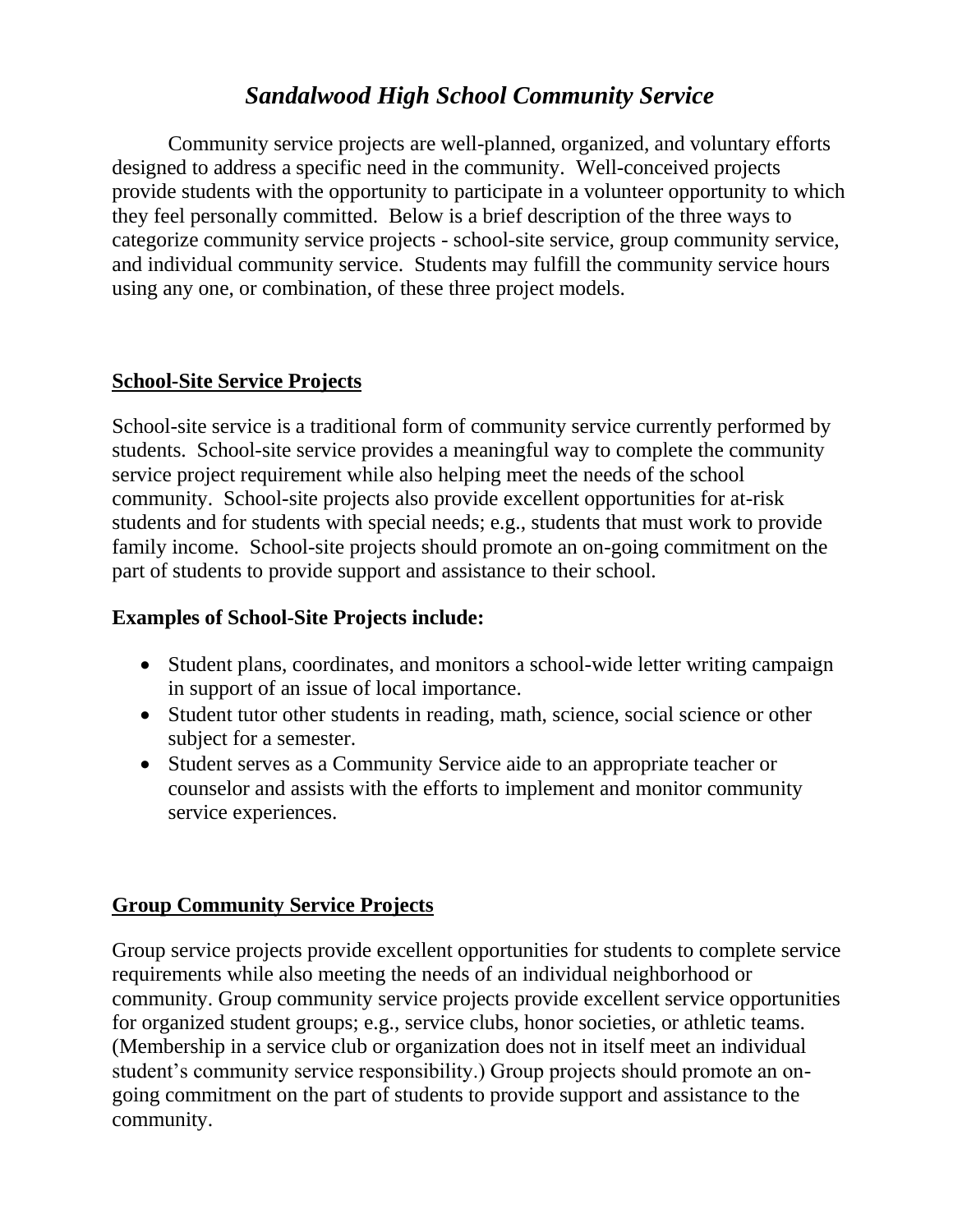### **Examples of Group Community Service Projects include:**

- Students develop an Adopt-A-Park program that includes organizing and monitoring regular work details and beautification.
- Students work regularly at a senior citizens' center assisting with cleaning, food service, and visitations.
- Students work regularly at a children's home and assist with child care and school work; e.g., reading stories, helping with homework.

### **Individual Community Service Projects**

Individual community service projects allow a student to complete service requirements while addressing a community need to which he/she is personally committed. Individual projects should promote an on-going commitment on the part of the student to provide support and assistance to his/her community.

### **Examples of Individual Community Service Projects include:**

- Student hosts story hours for younger children at a community library or at nearby elementary school.
- Student reads to or records for the blind.
- Student serves as a volunteer at a museum or cultural center.

The organizations and agencies listed below typically welcome volunteers. This list should help students generate ideas for community service projects.

- Animal Shelters
- Chamber of Commerce
- Charities
- City Governments
- Civic Organizations
- Convalescent Homes
- County Agencies
- Cultural Centers
- Day Care Centers
- Elementary or Middle Schools
- Hospices
- Hospitals
- Libraries
- Museums
- Parks
- Recreation Centers
- Religious Organizations
- Service Organizations
- United Way Agencies
	- $\bullet$  Zoos

PLEASE TURN YOUR COMMUNITY SERVICE FORM IN FOLLOWING EACH VOLUNTEER EXPERIENCE DURING THE SCHOOL YEAR COMPLETED.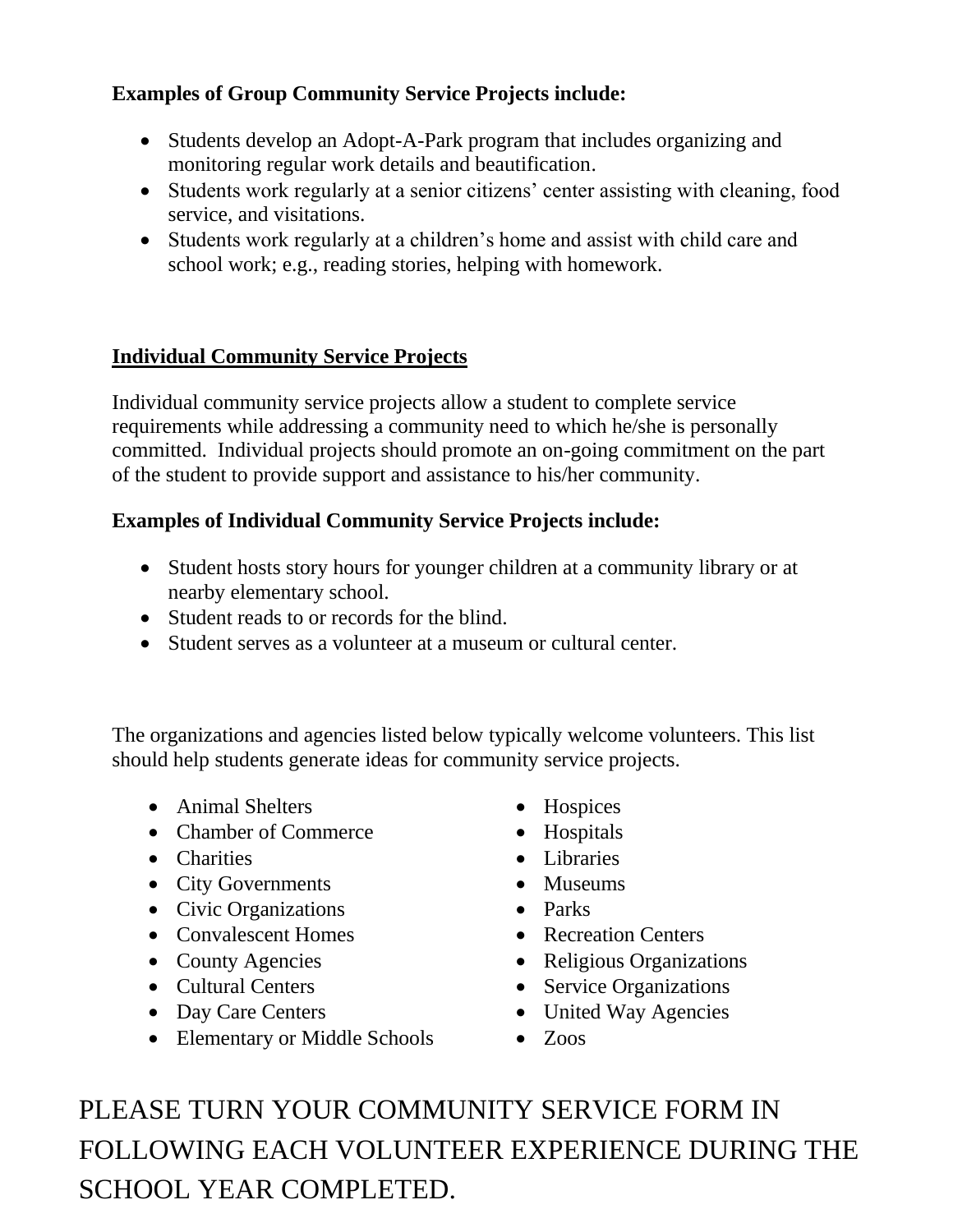## *Sandalwood High School Community Service Evaluation*

#### **STUDENT REFLECTION:**

- 1) How did your volunteer experience benefit the community?
- 2) What did you enjoy the most about this community service experience?
- 3) What did you enjoy the least about this experience or what would you do differently to make it a better volunteer experience for other students?

## **Activity Leader's Evaluation:**

Having read the candidate's self-evaluation, please comment on his/her performance in the activity.

| a) | Attendance, punctuality, and the time<br>spent on the activity.                      |                  |                  |         |                  |      |
|----|--------------------------------------------------------------------------------------|------------------|------------------|---------|------------------|------|
|    |                                                                                      | Excellent        | Above            | Average | Below            | Poor |
|    |                                                                                      |                  | Average          |         | Average          |      |
| b) | Evidence of initiative, planning and<br>organization.                                |                  |                  |         |                  |      |
|    |                                                                                      | Excellent        | Above            | Average | Below            | Poor |
|    |                                                                                      |                  | Average          |         | Average          |      |
| c) | The amount of effort and commitment to<br>the activity.                              |                  |                  |         |                  |      |
|    |                                                                                      | Excellent        | Above<br>Average | Average | Below<br>Average | Poor |
| d) | Personal achievement and development,<br>taking into account the student's skill and |                  |                  |         |                  |      |
|    | attitude.                                                                            | <b>Excellent</b> | Above<br>Average | Average | Below<br>Average | Poor |

\_\_\_\_\_\_\_\_\_\_\_\_\_\_\_\_\_\_\_\_\_\_\_\_\_\_\_\_\_\_\_\_\_\_\_\_\_\_\_\_\_\_\_\_\_\_\_\_\_\_\_\_\_\_\_\_\_\_\_\_\_\_\_\_\_\_\_\_\_\_\_\_\_\_\_\_\_\_\_\_\_\_\_\_\_\_

Comments: \_\_\_\_\_\_\_\_\_\_\_\_\_\_\_\_\_\_\_\_\_\_\_\_\_\_\_\_\_\_\_\_\_\_\_\_\_\_\_\_\_\_\_\_\_\_\_\_\_\_\_\_\_\_\_\_\_\_\_\_\_\_\_\_\_\_\_\_\_\_\_\_\_\_\_

Community Service Representative's Name (Print): \_\_\_\_\_\_\_\_\_\_\_\_\_\_\_\_\_\_\_\_\_\_\_\_\_\_\_\_\_\_\_

Community Service Representative's Name Signature:

Contact Phone #: \_\_\_\_\_\_\_\_\_\_\_\_\_\_\_\_\_\_\_\_\_\_\_\_\_\_\_\_\_\_\_\_\_ Date: \_\_\_\_\_\_\_\_\_\_\_\_\_\_\_\_\_\_\_\_\_